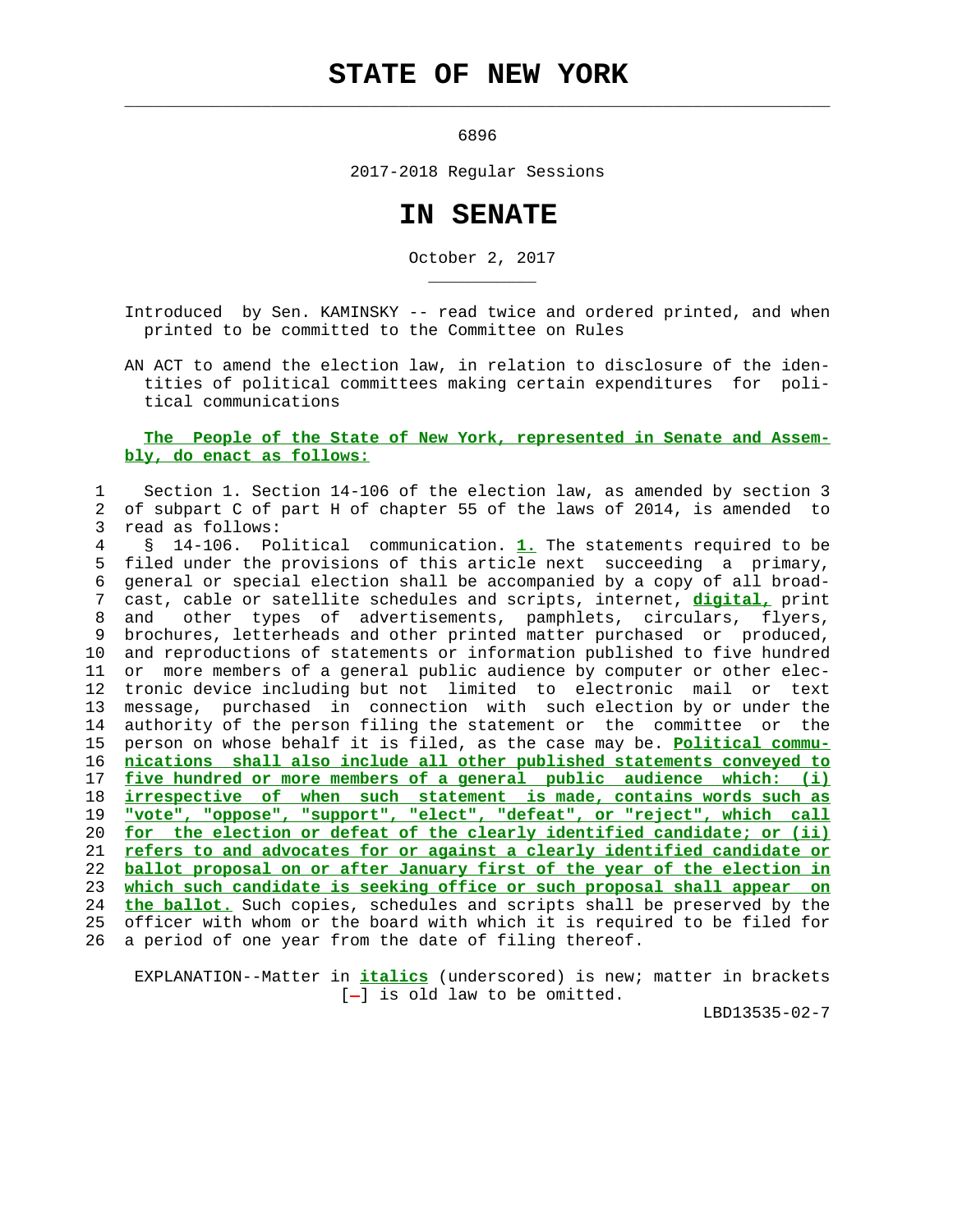S. 6896 2

**2. All political committees that make an expenditure for a political communication shall be required to disclose the identity of the poli- tical committee which made the expenditure for such political communi- cation. The disclosure on printed or digital political communications, including but not limited to brochures, flyers, posters, mailings, or internet advertising shall be printed or typed in an appropriate legible form to read as follows: "Paid for by:" followed by the name of the political committee making the expenditure. The disclosure on non-print- ed or digital political communications shall clearly and prominently display and/or speak the following statement: "Paid for by:" followed by the name of the political committee making the expenditure. In the case of a political communication that is not visual, such as radio or auto- mated telephone calls, clearly speaking the statement will satisfy the requirements of this section. 3. Political communications that are considered promotional items which support a particular candidate, election, ballot measure or issue and limit the content of communication to the name, office and brief message of support, shall be exempt from the provisions of subdivision two of this section. Promotional items shall be items that are of nomi- nal value and are distributed to the general public in an effort to promote a particular candidate, election, ballot measure or issue including but not limited to pens, bumper stickers, yard signs, buttons, shirts, bags or balloons. 4. Political communication that is considered digital media which advertises for a particular candidate, election, ballot measure or issue which limits the content of communication to the name, office and brief message shall not be subject to the provisions of subdivision two of this section if such digital media is unable to contain the "paid for by" statement due to its small size and contains a link to another webpage where the "paid for by" statement is prominently displayed.** 31 § 2. Subdivision 2 of section 14-107 of the election law, as amended 32 by section 2 of part A of chapter 286 of the laws of 2016, is amended to 33 read as follows: 34 2. Whenever any person makes an independent expenditure that costs one 35 thousand dollars or more in the aggregate, such communication shall**, in a manner consistent with section 14-106 of this article,** clearly state 37 the name of the person who paid for, or otherwise published or distrib- 38 uted the communication and state, with respect to communications regard- 39 ing candidates, that the communication was not expressly authorized or 40 requested by any candidate, or by any candidate's political committee or 41 any of its agents. 42 § 3. Subdivision 3 of section 14-126 of the election law, as added by 43 section 6 of subpart C of part H of chapter 55 of the laws of 2014, is 44 amended to read as follows: 45 3. Any person who falsely identifies or knowingly fails to identify 46 any independent expenditure as required by subdivision two of section 47 14-107 of this article **or any political committee as required in section 14-106 of this article** shall be subject to a civil penalty up to one 49 thousand dollars or up to the cost of the communication, whichever is 50 greater, in a special proceeding or civil action [**brought by the state board of elections chief enforcement counsel or imposed directly by the state board of elections**]. For purposes of this subdivision, the term 53 "person" shall mean a person, group of persons, corporation, unincorpo- 54 rated business entity, labor organization or business, trade or profes- 55 sional association or organization or political committee.